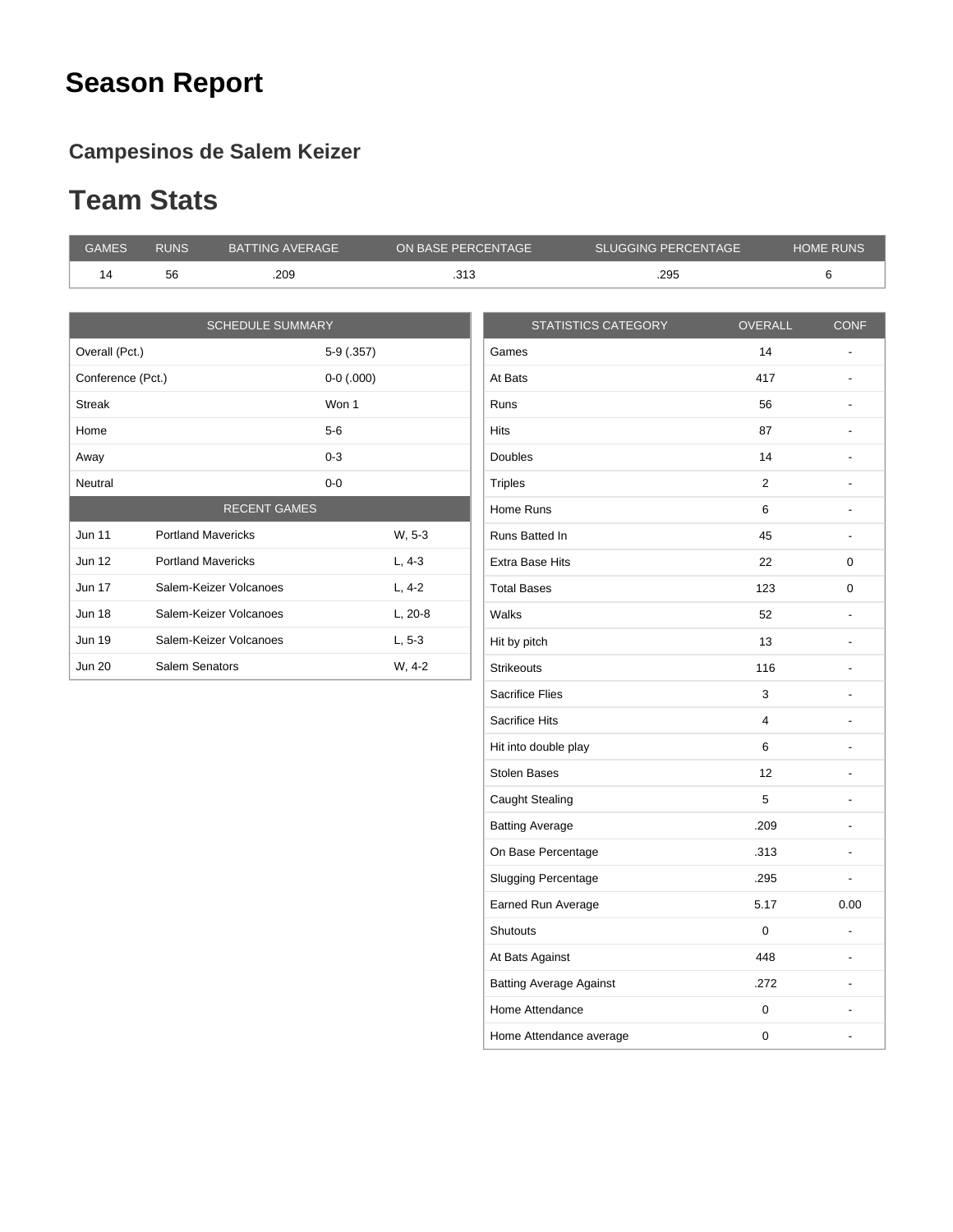# **Player Stats**

|     | <b>HITTING</b>          |     |            |                |                |                |                |                     |                     |                |                |                         |                         |                |                          |                     |                          |              |
|-----|-------------------------|-----|------------|----------------|----------------|----------------|----------------|---------------------|---------------------|----------------|----------------|-------------------------|-------------------------|----------------|--------------------------|---------------------|--------------------------|--------------|
| NO. | <b>NAME</b>             | YR. | <b>POS</b> | ${\mathsf G}$  | <b>AB</b>      | $\mathsf{R}$   | н              | 2B                  | 3B                  | <b>HR</b>      | <b>RBI</b>     | <b>BB</b>               | K.                      | <b>SB</b>      | $\mathsf{CS}\phantom{0}$ | <b>AVG</b>          | <b>OBP</b>               | <b>SLG</b>   |
| 22  | Danny Alverado          |     | inf        | 9              | 31             | $\mathbf{1}$   | 7              | 0                   | $\mathbf{1}$        | $\mathbf{1}$   | $\overline{2}$ | $\mathbf{1}$            | 11                      | 0              | 0                        | .226                | .273                     | .387         |
| 01  | Daniel Arroyo           |     | UTIL       | 12             | 27             | 3              | 6              | $\overline{c}$      | 0                   | $\mathbf{1}$   | 4              | 3                       | 6                       | 2              | 0                        | .222                | .323                     | .407         |
| 24  | Drew Bayard             |     |            | 3              | 9              | $\mathbf{1}$   | 3              | $\mathbf{1}$        | $\pmb{0}$           | 0              | 3              | 3                       | $\overline{4}$          | $\pmb{0}$      | 0                        | .333                | .500                     | .444         |
| 09  | Josh Burns              |     | <b>INF</b> | 11             | 35             | 5              | 8              | 2                   | $\pmb{0}$           | $\mathbf{1}$   | 6              | 3                       | 6                       | 2              | $\mathbf{1}$             | .229                | .357                     | .371         |
| 29  | Wes Engle               |     |            | 6              | 16             | 2              | $\mathbf{1}$   | 0                   | $\pmb{0}$           | $\mathbf{1}$   | 3              | $\mathbf{1}$            | $\overline{7}$          | 1              | 0                        | .063                | .118                     | .250         |
| 23  | Juan Familia            |     | OF         | 14             | 46             | 8              | 14             | 1                   | 0                   | $\mathbf{1}$   | 8              | 5                       | 15                      | 3              | 0                        | .304                | .385                     | .391         |
| 07  | Landon Fish             |     | OF         | 11             | 32             | 3              | 8              | 3                   | $\mathbf 0$         | $\mathbf 0$    | 4              | 4                       | 5                       | 0              | 0                        | .250                | .324                     | .344         |
| 18  | Donnie Gardiner         |     | P          | 3              | $\mathbf{1}$   | $\mathbf 0$    | $\mathbf{1}$   | 0                   | 0                   | 0              | 0              | 0                       | 0                       | 0              | 0                        | 1.000               | 1.000                    | 1.000        |
| 21  | Anthony Jurado          |     | C          | 12             | 32             | $\,6$          | 8              | 0                   | $\mathbf 0$         | 0              | $\mathbf{1}$   | 3                       | 8                       | 0              | 0                        | .250                | .351                     | .250         |
| 08  | Connor Laeng            |     | <b>INF</b> | $\overline{7}$ | 17             | 3              | $\overline{2}$ | 0                   | $\mathbf 0$         | $\mathbf 0$    | 0              | $\overline{7}$          | 6                       | 0              | 0                        | .118                | .375                     | .118         |
| 02  | DJ Lewis                |     | OF         | 12             | 28             | 5              | $\overline{7}$ | 1                   | 0                   | 0              | 2              | 5                       | 6                       | 2              | 0                        | .250                | .382                     | .286         |
| 90  | Rochell Marino          |     | OF         | $\overline{2}$ | $\overline{2}$ | $\mathbf 0$    | $\mathbf{1}$   | 0                   | $\mathbf 0$         | 0              | 0              | 0                       | $\pmb{0}$               | 0              | 0                        | .500                | .500                     | .500         |
| 05  | Alex Marquand           |     |            | 6              | 19             | $\,6$          | 5              | $\mathbf{1}$        | $\pmb{0}$           | 0              | 3              | 4                       | 3                       | 0              | 0                        | .263                | .391                     | .316         |
| 25  | Keyberth Mejias         |     | OF         | 3              | 9              | $\mathbf{1}$   | 0              | 0                   | $\boldsymbol{0}$    | 0              | 0              | 2                       | $\overline{2}$          | 0              | 0                        | .000                | .182                     | .000         |
| 15  | <b>Brandon Reed</b>     |     | C          | 5              | 13             | 3              | 1              | 1                   | 0                   | 0              | 0              | 3                       | $\mathbf{1}$            | 0              | 0                        | .077                | .250                     | .154         |
| 96  | Caesar Sandoval         |     | OF         | $\overline{7}$ | 18             | 3              | 5              | 0                   | 0                   | 0              | 2              | $\overline{2}$          | $\overline{c}$          | $\overline{2}$ | $\mathbf{1}$             | .278                | .350                     | .278         |
| 92  | Chase Titalah           |     | <b>INF</b> | 5              | 18             | $\mathbf 0$    | 3              | 1                   | $\mathbf 0$         | 0              | 1              | $\overline{2}$          | 5                       | 0              | 0                        | .167                | .273                     | .222         |
| 20  | Andrew Willmon          |     |            | 3              | $\mathbf{1}$   | $\pmb{0}$      | 0              | 0                   | $\mathbf 0$         | 0              | 0              | 0                       | $\mathbf{1}$            | 0              | 0                        | .000                | .000                     | .000         |
| 26  | Jhamante' Woods         |     | <b>INF</b> | 9              | 30             | 3              | 4              | $\mathbf{1}$        | $\mathbf{1}$        | 0              | 3              | 1                       | 11                      | 0              | $\mathbf{1}$             | .133                | .156                     | .233         |
| 16  | Connor Wytko            |     | <b>INF</b> | 11             | 29             | $\overline{2}$ | 3              | 0                   | $\mathbf 0$         | $\mathbf{1}$   | 3              | $\overline{c}$          | 16                      | 0              | $\mathbf{1}$             | .103                | .188                     | .207         |
| 86  | Mendoza ~               |     |            | $\overline{c}$ | 4              | $\mathbf{1}$   | 0              | 0                   | $\pmb{0}$           | 0              | 0              | $\mathbf{1}$            | $\mathbf{1}$            | 0              | $\mathbf{1}$             | .000                | .333                     | .000         |
|     | <b>Totals</b>           |     |            | 14             | 417            | 56             | 87             | 14                  | $\mathbf 2$         | 6              | 45             | 52                      | 116                     | 12             | 5                        | .209                | .313                     | .295         |
|     | <b>Opponent</b>         |     |            | 14             | 448            | 83             | 122            | 30                  | 10                  | 7              | 70             | 54                      | 122                     | 13             | 8                        | .272                | .367                     | .431         |
|     | <b>EXTENDED HITTING</b> |     |            |                |                |                |                |                     |                     |                |                |                         |                         |                |                          |                     |                          |              |
| NO. | <b>NAME</b>             |     | <b>YR</b>  | POS            | G              |                | <b>HBP</b>     | <b>SF</b>           | <b>SH</b>           | <b>TB</b>      |                | <b>XBH</b>              | <b>HDP</b>              |                | GO                       | <b>FO</b>           | GO/FO                    | PA           |
| 22  | Danny Alverado          |     |            | inf            | 9              |                | $\mathbf{1}$   | $\mathsf{O}\xspace$ | $\mathbf{1}$        | $12$           |                | $\overline{\mathbf{c}}$ | $\mathbf{1}$            |                | 6                        | $\overline{7}$      | 0.86                     | 34           |
| 01  | Daniel Arroyo           |     |            | UTIL           | 12             |                | $\mathbf{1}$   | $\mathsf{O}\xspace$ | $\mathsf 0$         | 11             |                | 3                       | $\pmb{0}$               |                | $\overline{7}$           | $\overline{7}$      | 1.00                     | 31           |
| 24  | Drew Bayard             |     |            |                | 3              |                | 0              | $\mathsf{O}\xspace$ | 0                   | $\overline{4}$ |                | $\mathbf{1}$            | $\pmb{0}$               |                | 0                        | $\overline{2}$      | 0.00                     | 12           |
| 09  | Josh Burns              |     |            | <b>INF</b>     | 11             |                | 4              | $\mathsf{O}\xspace$ | $\mathsf{O}\xspace$ | 13             |                | 3                       | $\mathbf{1}$            |                | 12                       | $\boldsymbol{9}$    | 1.33                     | 42           |
| 29  | Wes Engle               |     |            |                | 6              |                | 0              | $\mathbf 0$         | 0                   | $\overline{4}$ |                | $\mathbf{1}$            | $\pmb{0}$               |                | $\overline{4}$           | $\mathbf 3$         | 1.33                     | 17           |
| 23  | Juan Familia            |     |            | OF             | 14             |                | $\mathbf{1}$   | $\mathsf{O}\xspace$ | $\mathbf{1}$        | 18             |                | $\overline{2}$          | $\overline{\mathbf{c}}$ |                | $\overline{7}$           | 11                  | 0.64                     | 53           |
| 07  | Landon Fish             |     |            | OF             | 11             |                | 0              | $\mathbf{1}$        | 0                   | 11             |                | 3                       | $\overline{c}$          |                | 10                       | 9                   | 1.11                     | 37           |
| 18  | Donnie Gardiner         |     |            | $\mathsf P$    | 3              |                | 0              | $\mathsf{O}\xspace$ | $\mathsf 0$         | $\mathbf{1}$   |                | $\pmb{0}$               | $\pmb{0}$               |                | $\mathsf 0$              | $\mathsf{O}\xspace$ | $\overline{\phantom{a}}$ | $\mathbf{1}$ |
| 21  | Anthony Jurado          |     |            | $\mathbf C$    | 12             |                | $\overline{2}$ | $\mathsf{O}\xspace$ | $\mathbf{1}$        | $\bf 8$        |                | 0                       | $\pmb{0}$               |                | 9                        | $\bf 8$             | 1.13                     | 38           |
| 08  | Connor Laeng            |     |            | <b>INF</b>     | $\overline{7}$ |                | 0              | $\mathsf{O}\xspace$ | $\mathsf{O}\xspace$ | $\sqrt{2}$     |                | 0                       | 0                       |                | $\overline{\mathbf{4}}$  | $\overline{4}$      | 1.00                     | 24           |
| 02  | DJ Lewis                |     |            | OF             | 12             |                | $\mathbf{1}$   | $\pmb{0}$           | $\mathbf{1}$        | 8              |                | $\mathbf{1}$            | $\pmb{0}$               |                | 9                        | 5                   | 1.80                     | 35           |
|     |                         |     |            |                |                |                |                |                     |                     |                |                |                         |                         |                |                          |                     |                          |              |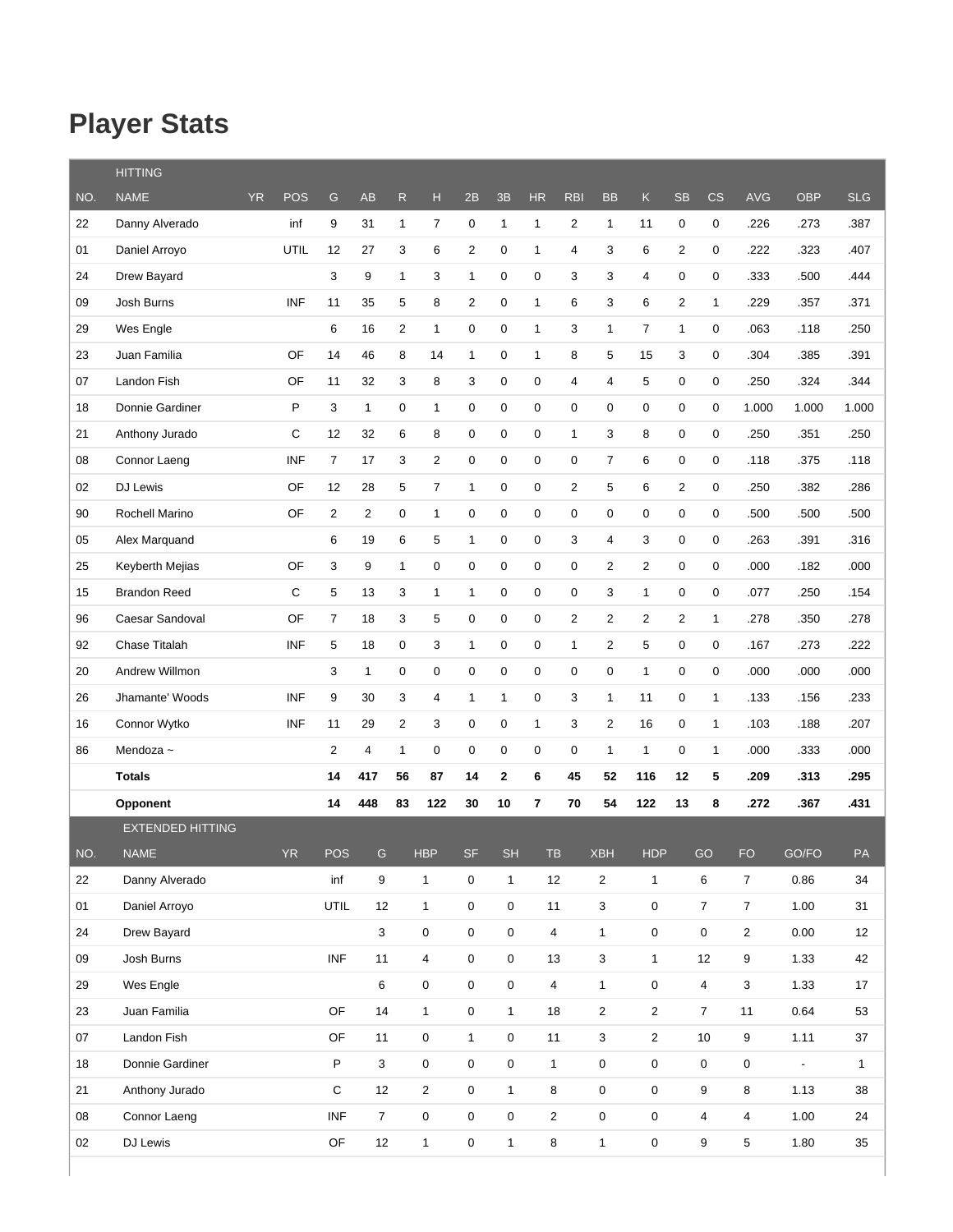| 90  | Rochell Marino       |                         | OF                      | $\overline{2}$ | $\pmb{0}$      |                | $\pmb{0}$           | 0              | $\mathbf{1}$   | 0              |                | $\mathbf 0$    | $\mathbf 0$    | $\mathbf{1}$   |                          | 0.00             | $\overline{\mathbf{c}}$ |
|-----|----------------------|-------------------------|-------------------------|----------------|----------------|----------------|---------------------|----------------|----------------|----------------|----------------|----------------|----------------|----------------|--------------------------|------------------|-------------------------|
| 05  | Alex Marquand        |                         |                         | 6              | 0              |                | 0                   | 0              | 6              | $\mathbf{1}$   |                | $\pmb{0}$      | 6              | 3              |                          | 2.00             | 23                      |
| 25  | Keyberth Mejias      |                         | OF                      | 3              | 0              |                | 0                   | 0              | $\mathbf 0$    | 0              |                | 0              | 3              | 3              |                          | 1.00             | 11                      |
| 15  | <b>Brandon Reed</b>  |                         | С                       | 5              | 0              |                | $\mathsf{O}\xspace$ | 0              | $\overline{c}$ | $\mathbf{1}$   |                | 0              | 6              | 5              |                          | 1.20             | 16                      |
| 96  | Caesar Sandoval      |                         | OF                      | $\overline{7}$ | 0              |                | 0                   | 0              | 5              | 0              |                | 0              | $\overline{7}$ | 3              |                          | 2.33             | 20                      |
| 92  | Chase Titalah        |                         | <b>INF</b>              | 5              | $\mathbf{1}$   |                | $\mathbf{1}$        | 0              | $\overline{4}$ | $\mathbf{1}$   |                | 0              | 4              | 6              |                          | 0.67             | 22                      |
| 20  | Andrew Willmon       |                         |                         | 3              | 0              |                | 0                   | 0              | 0              | 0              |                | 0              | $\mathbf 0$    | 0              | $\overline{\phantom{a}}$ |                  | 1                       |
| 26  | Jhamante' Woods      |                         | <b>INF</b>              | 9              | 0              |                | $\mathbf{1}$        | 0              | $\overline{7}$ | $\overline{2}$ |                | 0              | 9              | $\overline{4}$ |                          | 2.25             | 32                      |
| 16  | Connor Wytko         |                         | <b>INF</b>              | 11             | $\mathbf{1}$   |                | 0                   | 0              | 6              | $\mathbf{1}$   |                | 0              | 3              | $\overline{7}$ |                          | 0.43             | 32                      |
| 86  | Mendoza ~            |                         |                         | $\overline{2}$ | $\mathbf{1}$   |                | 0                   | 0              | 0              | 0              |                | 0              | $\mathbf{1}$   | $\overline{2}$ |                          | 0.50             | 6                       |
|     | <b>Totals</b>        |                         |                         | 14             | 13             |                | 3                   | 4              | 123            | 22             |                | 6              | 107            | 99             |                          | 1.08             | 489                     |
|     | Opponent             |                         |                         | 14             | 16             |                | 5                   | 3              | 193            | 47             |                | 6              | 98             | 99             |                          | .99              | 526                     |
|     | <b>PITCHING</b>      |                         |                         |                |                |                |                     |                |                |                |                |                |                |                |                          |                  |                         |
| NO. | <b>NAME</b>          | <b>YR</b><br><b>POS</b> | <b>APP</b>              | <b>GS</b>      | ${\sf W}$      | ш              | <b>SV</b>           | CG             | IP.            | $\mathsf{H}%$  | $\mathsf{R}$   | ER             | <b>BB</b>      | $\mathsf K$    | K/9                      | <b>HR</b>        | <b>ERA</b>              |
| 04  | Anthony Alvarado     | P                       | 4                       | $\overline{2}$ | 0              | $\overline{c}$ | $\pmb{0}$           | $\mathbf 0$    | 12.0           | 10             | 8              | 6              | 6              | 6              | 4.50                     | $\mathbf 0$      | 4.50                    |
| 03  | <b>Andrew Baxter</b> | P                       | 6                       | 0              | 0              | 1              | $\overline{2}$      | 0              | 10.1           | 11             | 6              | 5              | $\mathbf{1}$   | 14             | 12.19                    | 0                | 4.35                    |
| 06  | Johnathan Chico      | P                       | 5                       | 1              | $\mathbf{1}$   | 1              | 0                   | $\mathbf 0$    | 14.1           | 18             | 11             | 8              | 5              | 11             | 6.91                     | $\mathbf{1}$     | 5.02                    |
| 28  | Kenneth Folch-Rios   | P                       | $\overline{4}$          | 3              | $\mathbf{1}$   | $\mathbf{1}$   | $\mathbf 0$         | $\mathbf 0$    | 16.0           | 21             | 9              | 8              | 6              | 14             | 7.88                     | $\mathbf{1}$     | 4.50                    |
| 10  | Eli Fultz            | P                       | 5                       | 1              | 0              | 0              | 0                   | $\mathbf 0$    | 8.0            | 9              | 8              | 6              | 5              | 15             | 16.88                    | $\mathbf{1}$     | 6.75                    |
| 18  | Donnie Gardiner      | P                       | $\overline{\mathbf{c}}$ | $\mathbf{1}$   | 0              | 0              | $\pmb{0}$           | $\mathbf 0$    | 5.1            | 5              | $\overline{c}$ | $\mathbf{1}$   | $\overline{7}$ | 5              | 8.44                     | $\mathbf 0$      | 1.69                    |
| 02  | DJ Lewis             | OF                      | $\mathbf{1}$            | 0              | 0              | 0              | 0                   | $\mathbf 0$    | 2.0            | 3              | 8              | 8              | 4              | $\overline{4}$ | 18.00                    | $\mathbf{1}$     | 36.00                   |
| 90  | Rochell Marino       | OF                      | $\mathbf{1}$            | 0              | 0              | 0              | 0                   | $\mathbf 0$    | 0.0            | $\mathbf 0$    | 0              | 0              | 0              | $\pmb{0}$      | .00                      | $\mathbf 0$      | 0.00                    |
| 13  | Liam Rosebeck        | P                       | 6                       | $\overline{2}$ | $\overline{2}$ | 2              | $\pmb{0}$           | $\mathbf 0$    | 18.0           | 17             | 8              | 8              | $\overline{7}$ | 20             | 10.00                    | $\mathbf{1}$     | 4.00                    |
| 12  | Jason Whaley         | P                       | $\overline{2}$          | 0              | $\mathbf 0$    | 0              | $\mathbf{1}$        | $\mathbf 0$    | 2.0            | 5              | 4              | 4              | $\overline{2}$ | $\overline{2}$ | 9.00                     | 0                | 18.00                   |
| 20  | Andrew Willmon       |                         | $\overline{\mathbf{c}}$ | $\mathbf{1}$   | 0              | $\mathbf{1}$   | 0                   | $\mathbf 0$    | 2.1            | $\overline{2}$ | $\overline{c}$ | $\overline{2}$ | $\mathbf{1}$   | $\overline{2}$ | 7.71                     | 0                | 7.71                    |
| 14  | Noah Woodall         | P                       | 5                       | 3              | $\mathbf{1}$   | $\mathbf{1}$   | $\pmb{0}$           | $\mathbf 0$    | 24.2           | 21             | 17             | 10             | 10             | 29             | 10.58                    | $\overline{2}$   | 3.65                    |
|     | <b>Totals</b>        |                         | 14                      | 14             | 5              | 9              | 3                   | 0              | 115.0          | 122            | 83             | 66             | 54             | 122            | 9.55                     | 7                | 5.17                    |
|     | Opponent             |                         | 14                      | 14             | 9              | 5              | $\mathbf{2}$        | $\mathbf{2}$   | 113.0          | 87             | 56             | 40             | 52             | 116            | 9.24                     | 6                | 3.19                    |
|     | <b>FIELDING</b>      |                         |                         |                |                |                |                     |                |                |                |                |                |                |                |                          |                  |                         |
| NO. | <b>NAME</b>          | <b>YR</b>               | <b>POS</b>              | ${\mathsf G}$  | <b>TC</b>      |                | PO                  | $\mathsf{A}$   | E              | <b>FPCT</b>    | <b>DP</b>      |                | <b>SBA</b>     | <b>RCS</b>     | RCS%                     | PB               | CI                      |
| 04  | Anthony Alvarado     |                         | P                       | 4              | 5              |                | $\mathbf{1}$        | 3              | $\mathbf{1}$   | .800           | 0              |                | $\overline{2}$ | 2              | .500                     | 0                | 0                       |
| 22  | Danny Alverado       |                         | inf                     | 9              | 30             |                | 26                  | 3              | $\mathbf{1}$   | .967           | 3              |                | 0              | $\mathbf 0$    | $\overline{\phantom{a}}$ | $\mathbf 0$      | 0                       |
| 01  | Daniel Arroyo        |                         | UTIL                    | 12             | 24             |                | $\overline{7}$      | 15             | $\overline{2}$ | .917           | $\mathbf{1}$   |                | 0              | $\mathbf 0$    | $\overline{\phantom{a}}$ | 0                | 0                       |
| 03  | <b>Andrew Baxter</b> |                         | $\mathsf P$             | 6              | $\mathbf{1}$   |                | 0                   | $\mathbf{1}$   | $\mathbf 0$    | 1.000          | 0              |                | 0              | 0              | $\blacksquare$           | $\mathbf 0$      | $\mathbf 0$             |
| 24  | Drew Bayard          |                         |                         | 3              | 5              |                | 5                   | 0              | 0              | 1.000          | 0              |                | 0              | 0              | $\overline{\phantom{a}}$ | 0                | 0                       |
| 09  | Josh Burns           |                         | <b>INF</b>              | 11             | 27             |                | 5                   | 21             | $\mathbf{1}$   | .963           | 4              |                | 0              | 0              | $\overline{\phantom{a}}$ | 0                | 0                       |
| 06  | Johnathan Chico      |                         | P                       | 5              | 3              |                | $\mathbf{1}$        | $\overline{c}$ | 0              | 1.000          | 0              |                | 4              | 0              | .000                     | 0                | $\mathbf 0$             |
| 29  | Wes Engle            |                         |                         | 6              | 9              |                | 9                   | 0              | 0              | 1.000          | 0              |                | 0              | $\mathbf 0$    | $\blacksquare$           | 0                | 0                       |
| 23  | Juan Familia         |                         | OF                      | 14             | 32             |                | 27                  | $\mathbf 3$    | $\overline{c}$ | .938           | 0              |                | 0              | $\mathbf 0$    | $\blacksquare$           | $\boldsymbol{0}$ | $\mathbf 0$             |
| 07  | Landon Fish          |                         | OF                      | 11             | 5              |                | 5                   | 0              | $\mathbf 0$    | 1.000          | 0              |                | 0              | 0              | $\overline{\phantom{a}}$ | 0                | 0                       |
| 28  | Kenneth Folch-Rios   |                         | $\sf P$                 | $\overline{4}$ | $\mathbf 3$    |                | 0                   | 3              | $\mathbf 0$    | 1.000          | 0              |                | 3              | $\mathbf{1}$   | .250                     | 0                | 0                       |
| 10  | Eli Fultz            |                         | P                       | 5              | $\mathbf{1}$   |                | 0                   | $\mathbf{1}$   | 0              | 1.000          | 0              |                | $\mathbf 0$    | $\pmb{0}$      | $\overline{\phantom{a}}$ | 0                | 0                       |
| 18  | Donnie Gardiner      |                         | P                       | 3              | $\overline{2}$ |                | $\mathbf{1}$        | $\mathbf{1}$   | 0              | 1.000          | 0              |                | $\mathbf{1}$   | 0              | .000                     | 0                | 0                       |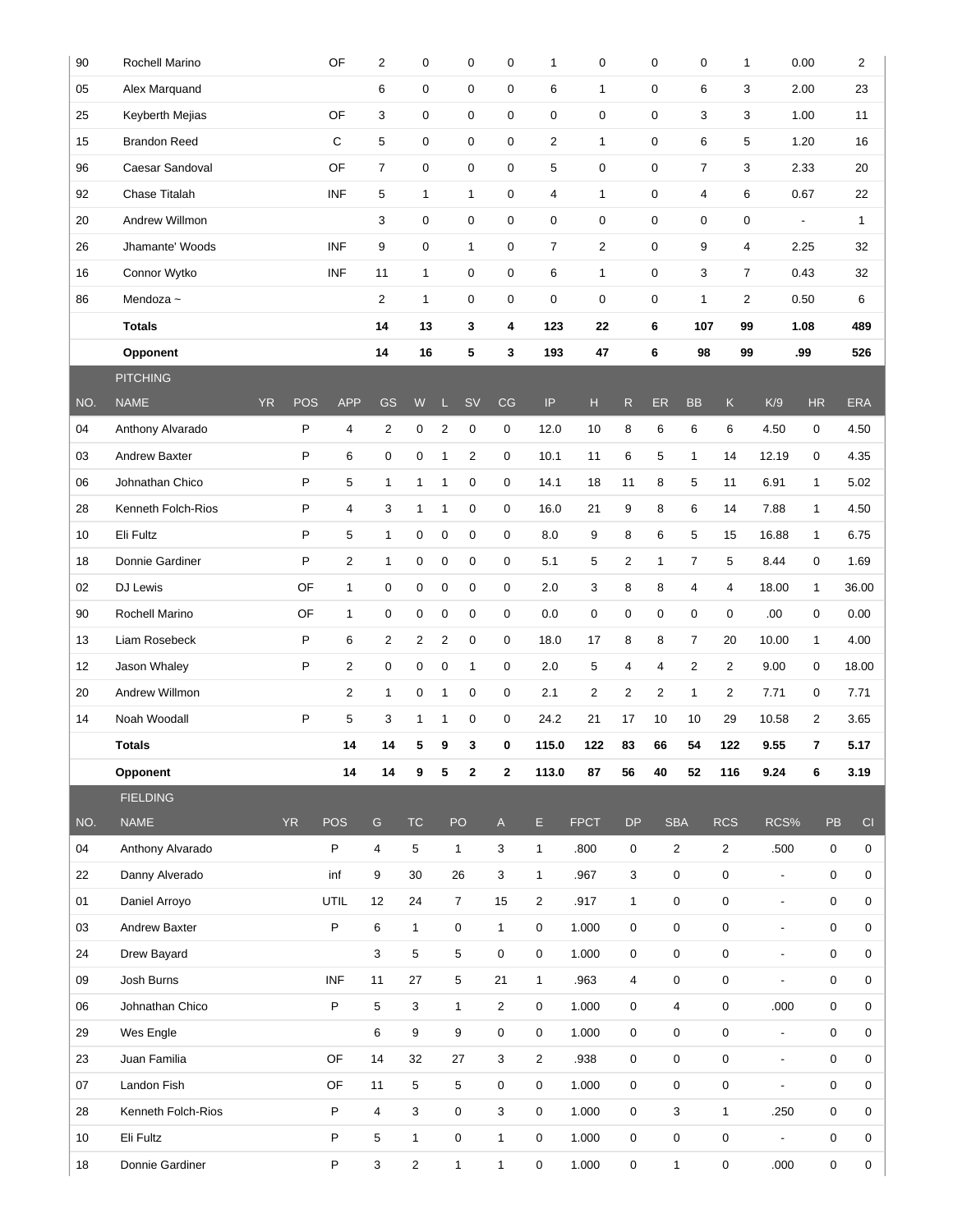|    | Opponent            |              | 14             | 476          | 339            | 114            | 23             | .952  | 6              | 12             | 5              | .294                     | 3            | 1           |
|----|---------------------|--------------|----------------|--------------|----------------|----------------|----------------|-------|----------------|----------------|----------------|--------------------------|--------------|-------------|
|    | <b>Totals</b>       |              | 14             | 487          | 345            | 123            | 19             | .961  | 6              | 13             | 6              | .316                     | 1            | 0           |
| 86 | Mendoza ~           |              | $\overline{2}$ | 3            | 3              | 0              | 0              | 1.000 | $\mathbf{1}$   | $\mathbf 0$    | $\mathbf 0$    | $\overline{\phantom{a}}$ | 0            | $\mathbf 0$ |
| 16 | Connor Wytko        | <b>INF</b>   | 11             | 62           | 55             | 6              | $\mathbf{1}$   | .984  | $\mathbf{1}$   | 0              | $\mathbf 0$    | $\overline{\phantom{a}}$ | 0            | $\mathbf 0$ |
| 26 | Jhamante' Woods     | <b>INF</b>   | 9              | 29           | 11             | 15             | 3              | .897  | $\overline{2}$ | $\mathbf 0$    | $\mathbf 0$    | $\overline{\phantom{a}}$ | $\mathbf 0$  | $\mathbf 0$ |
| 14 | Noah Woodall        | P            | $\,$ 5 $\,$    | 4            | 3              | $\mathbf{1}$   | 0              | 1.000 | $\mathbf 0$    | 1              | $\mathbf 0$    | .000                     | $\mathbf 0$  | $\mathbf 0$ |
| 20 | Andrew Willmon      |              | 3              | $\mathbf{1}$ | 1              | $\mathbf 0$    | 0              | 1.000 | $\mathbf 0$    | 1              | $\overline{2}$ | .667                     | $\mathbf 0$  | $\mathbf 0$ |
| 12 | Jason Whaley        | P            | $\overline{2}$ | $\mathbf{1}$ | 1              | $\mathbf 0$    | 0              | 1.000 | $\mathbf 0$    | $\mathbf 0$    | $\mathbf 0$    | $\overline{\phantom{a}}$ | $\mathbf 0$  | $\mathbf 0$ |
| 92 | Chase Titalah       | <b>INF</b>   | 5              | 22           | $\overline{7}$ | 14             | $\mathbf{1}$   | .955  | $\overline{2}$ | $\mathbf 0$    | $\pmb{0}$      | $\overline{\phantom{a}}$ | 0            | $\mathbf 0$ |
| 96 | Caesar Sandoval     | OF           | $\overline{7}$ | 3            | 3              | 0              | 0              | 1.000 | 0              | $\mathbf 0$    | $\mathbf 0$    | $\overline{\phantom{a}}$ | 0            | 0           |
| 13 | Liam Rosebeck       | P            | 6              | 9            | 4              | 5              | 0              | 1.000 | 0              | 1              | 3              | .750                     | $\mathbf 0$  | 0           |
| 15 | <b>Brandon Reed</b> | $\mathsf{C}$ | 5              | 19           | 17             | $\overline{2}$ | 0              | 1.000 | $\mathbf{1}$   | 3              | 1              | .250                     | $\mathbf 0$  | $\mathbf 0$ |
| 25 | Keyberth Mejias     | OF           | 3              | 18           | 14             | 3              | $\mathbf{1}$   | .944  | $\mathbf 0$    | $\overline{2}$ | $\mathbf{1}$   | .333                     | $\mathbf 0$  | $\mathbf 0$ |
| 05 | Alex Marquand       |              | 6              | 19           | 15             | 4              | 0              | 1.000 | $\mathbf{1}$   | $\overline{2}$ | $\mathbf 0$    | .000                     | $\mathbf 0$  | $\mathbf 0$ |
| 02 | <b>DJ Lewis</b>     | OF           | 12             | 17           | 16             | 0              | $\mathbf{1}$   | .941  | $\mathbf 0$    | $\mathbf 0$    | $\mathbf 0$    | $\overline{\phantom{a}}$ | $\mathbf 0$  | $\mathbf 0$ |
| 08 | Connor Laeng        | <b>INF</b>   | $\overline{7}$ | 25           | 11             | 11             | 3              | .880  | $\mathbf{1}$   | $\mathbf 0$    | $\mathbf 0$    | $\overline{\phantom{a}}$ | $\mathbf 0$  | $\mathbf 0$ |
| 21 | Anthony Jurado      | C            | 12             | 108          | 97             | 9              | $\overline{2}$ | .981  | $\mathbf 0$    | 6              | 3              | .333                     | $\mathbf{1}$ | 0           |

TRO (First Last) | TRO (Last, First) TRX (First Last)|TRX (Last, First)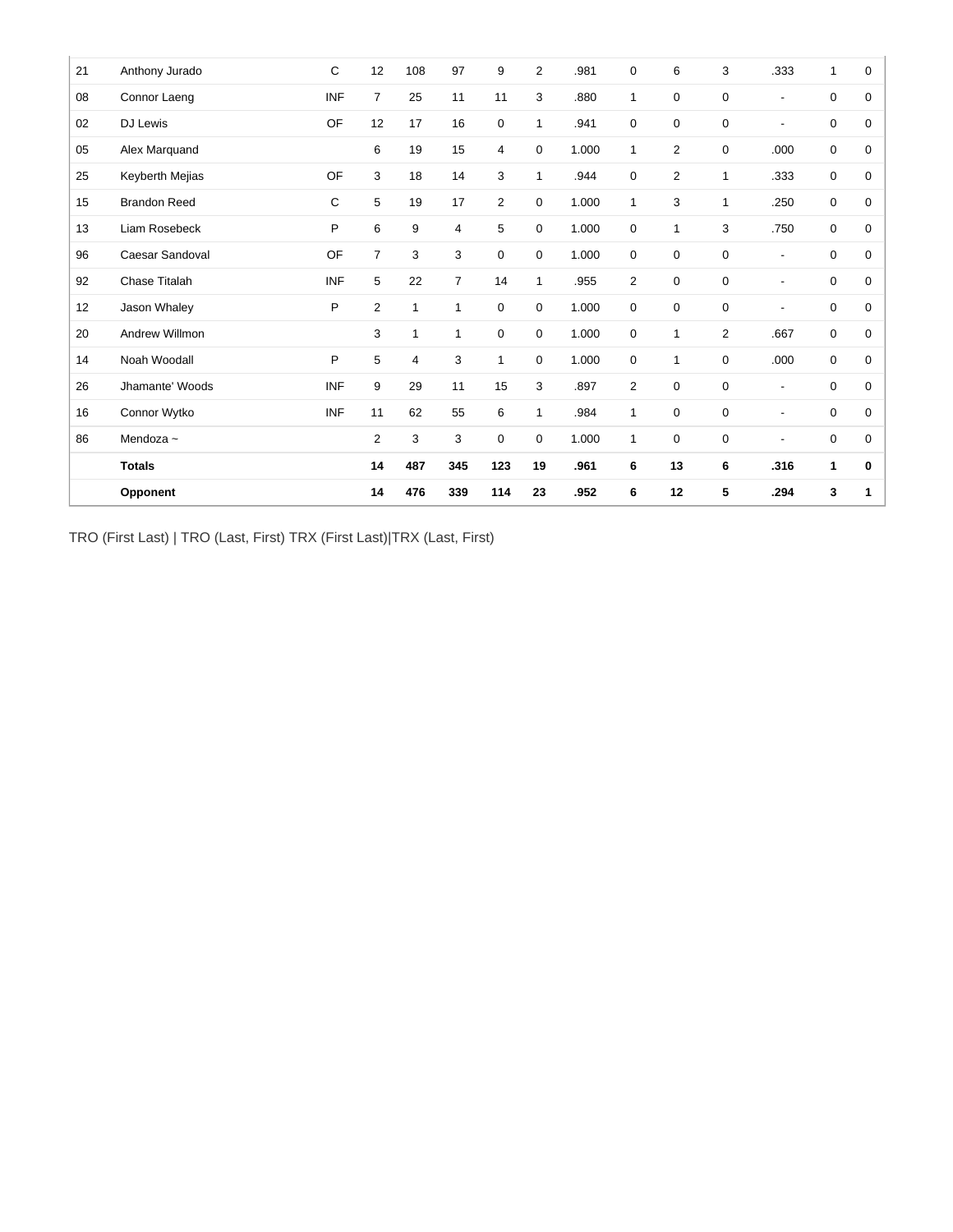## **Game Log**

|               |                           | <b>GAME LOGS - HITTING</b> |    |                |                |             |             |                |                |                |              |                |                |
|---------------|---------------------------|----------------------------|----|----------------|----------------|-------------|-------------|----------------|----------------|----------------|--------------|----------------|----------------|
| <b>DATE</b>   | <b>OPPONENT</b>           | <b>SCORE</b>               | AB | R              | н              | 2B          | 3B          | <b>HR</b>      | <b>RBI</b>     | <b>BB</b>      | $\mathsf{K}$ | <b>SB</b>      | CS             |
| May 14        | Salem Senators            | W, 6-1                     | 30 | 6              | $\overline{7}$ | 1           | $\mathbf 0$ | $\overline{2}$ | 5              | $\overline{2}$ | 8            | 0              | 0              |
| May 15        | Salem Senators            | $L, 12-7$                  | 31 | 7              | 4              | 2           | 0           | 1              | 7              | 6              | 11           | 1              | 1              |
| <b>May 19</b> | <b>Portland Mavericks</b> | W, 6-3                     | 26 | 6              | 4              | $\mathbf 0$ | 0           | 0              | 4              | 11             | 5            | 0              | $\Omega$       |
| May 20        | <b>Portland Mavericks</b> | W, 3-2                     | 33 | 3              | 9              | $\mathbf 0$ | $\mathbf 0$ | 1              | $\overline{2}$ | $\overline{2}$ | 5            | $\overline{2}$ | $\mathbf 0$    |
| May 21        | <b>Portland Mavericks</b> | $L, 4-2$                   | 34 | $\overline{2}$ | 9              | 2           | 0           | $\mathbf 0$    | $\overline{2}$ | $\overline{2}$ | 10           | 1              | 1              |
| <b>May 29</b> | at Salem-Keizer Volcanoes | $L, 8-3$                   | 32 | 3              | 4              | 2           | $\mathbf 0$ | 0              | 3              | 3              | 11           | 1              | 0              |
| May 30        | at Salem Senators         | $L, 6-3$                   | 32 | 3              | 8              | 1           | $\mathbf 0$ | 1              | 3              | $\overline{7}$ | 11           | $\overline{2}$ | $\mathbf{1}$   |
| Jun 1         | at Salem Senators         | $L, 9-1$                   | 33 | 1              | 5              | 1           | 0           | 0              | 0              | 1              | 10           | 0              | 0              |
| <b>Jun 11</b> | <b>Portland Mavericks</b> | W, 5-3                     | 23 | 5              | 5              | 0           | 0           | 0              | 3              | 3              | 11           | 1              | $\mathbf{1}$   |
| <b>Jun 12</b> | <b>Portland Mavericks</b> | $L, 4-3$                   | 25 | 3              | 5              | $\mathbf 0$ | 1           | 1              | 3              | 4              | 6            | 1              | $\overline{1}$ |
| <b>Jun 17</b> | Salem-Keizer Volcanoes    | $L, 4-2$                   | 24 | $\overline{2}$ | 6              | $\mathbf 0$ | 0           | 0              | 1              | 1              | 5            | 1              | 0              |
| <b>Jun 18</b> | Salem-Keizer Volcanoes    | $L, 20-8$                  | 35 | 8              | $\overline{7}$ | 2           | 0           | 0              | 6              | 3              | 12           | 1              | 0              |
| <b>Jun 19</b> | Salem-Keizer Volcanoes    | $L, 5-3$                   | 37 | 3              | 8              | 2           | 1           | $\Omega$       | 3              | 3              | 8            | $\Omega$       | $\Omega$       |
| <b>Jun 20</b> | Salem Senators            | W, 4-2                     | 22 | 4              | 6              | 1           | 0           | $\mathbf 0$    | 3              | 4              | 3            | 1              | 0              |

|               |                           | <b>GAME LOGS - EXTENDED HITTING</b> |                |             |                |           |                |              |                |                |       |    |
|---------------|---------------------------|-------------------------------------|----------------|-------------|----------------|-----------|----------------|--------------|----------------|----------------|-------|----|
| <b>DATE</b>   | <b>OPPONENT</b>           | <b>SCORE</b>                        | <b>HBP</b>     | <b>SF</b>   | <b>SH</b>      | <b>TB</b> | <b>XBH</b>     | <b>HDP</b>   | GO             | <b>FO</b>      | GO/FO | PA |
| May 14        | <b>Salem Senators</b>     | W, 6-1                              | 0              | $\mathbf 0$ | $\mathbf 1$    | 14        | 3              | 0            | 14             | $\overline{2}$ | 7.00  | 33 |
| <b>May 15</b> | Salem Senators            | L, 12-7                             | 3              | $\mathbf 0$ | 0              | 9         | 3              | 0            | 6              | 9              | .67   | 40 |
| <b>May 19</b> | <b>Portland Mavericks</b> | W, 6-3                              | 1              | 1           | 1              | 4         | $\mathbf 0$    | 1            | $\overline{7}$ | 11             | .64   | 40 |
| May 20        | <b>Portland Mavericks</b> | W, 3-2                              | 2              | 0           | 0              | 12        | 1              | 0            | 14             | 4              | 3.50  | 37 |
| May 21        | <b>Portland Mavericks</b> | $L, 4-2$                            | 0              | $\mathbf 0$ | $\mathbf 0$    | 11        | $\overline{2}$ | 1            | 9              | 6              | 1.50  | 36 |
| May 29        | at Salem-Keizer Volcanoes | $L, 8-3$                            | 1              | $\mathbf 0$ | 0              | 6         | 2              | $\Omega$     | 9              | $\overline{7}$ | 1.29  | 36 |
| May 30        | at Salem Senators         | $L, 6-3$                            | 1              | 1           | 0              | 12        | $\overline{2}$ | 0            | 8              | 6              | 1.33  | 41 |
| Jun 1         | at Salem Senators         | $L, 9-1$                            | 0              | $\mathbf 0$ | 0              | 6         | 1              | 0            | 5              | 11             | .45   | 34 |
| <b>Jun 11</b> | <b>Portland Mavericks</b> | W, 5-3                              | 1              | $\Omega$    | 0              | 5         | $\mathbf 0$    | $\Omega$     | 4              | $\overline{2}$ | 2.00  | 27 |
| <b>Jun 12</b> | <b>Portland Mavericks</b> | $L, 4-3$                            | 1              | $\mathbf 0$ | 0              | 10        | $\overline{2}$ | 0            | 4              | 9              | .44   | 30 |
| <b>Jun 17</b> | Salem-Keizer Volcanoes    | $L, 4-2$                            | $\mathbf 0$    | 1           | $\mathbf 0$    | 6         | $\mathbf 0$    | 1            | $\overline{7}$ | $\overline{7}$ | 1.00  | 26 |
| <b>Jun 18</b> | Salem-Keizer Volcanoes    | $L, 20-8$                           | $\overline{2}$ | $\mathbf 0$ | 0              | 9         | $\overline{2}$ | 1            | 4              | 10             | .40   | 40 |
| <b>Jun 19</b> | Salem-Keizer Volcanoes    | $L, 5-3$                            | 0              | $\mathbf 0$ | 0              | 12        | 3              | $\mathbf{1}$ | 8              | 10             | .80   | 40 |
| <b>Jun 20</b> | Salem Senators            | W, 4-2                              | 1              | 0           | $\overline{2}$ | 7         | 1              |              | 8              | 5              | 1.60  | 29 |

|             |                           |              |   |          | <b>GAME LOGS - PITCHING</b> |     |    |              |              |            |           |    |           |
|-------------|---------------------------|--------------|---|----------|-----------------------------|-----|----|--------------|--------------|------------|-----------|----|-----------|
| <b>DATE</b> | <b>OPPONENT</b>           | <b>SCORE</b> | W |          | <b>SV</b>                   | IP  | H  | $\mathsf{R}$ | ER           | <b>ERA</b> | <b>BB</b> | Κ  | <b>HR</b> |
| May 14      | Salem Senators            | W. 6-1       |   | $\Omega$ | $\overline{0}$              | 9.0 | 2  |              | $\mathbf{0}$ | 0.00       |           | 6  |           |
| May 15      | <b>Salem Senators</b>     | $L. 12 - 7$  | 0 |          | 0                           | 9.0 | 12 | 12           | 11           | 11.00      | 6         | 8  |           |
| May 19      | <b>Portland Mavericks</b> | W, 6-3       |   | $\Omega$ | $\Omega$                    | 9.0 | 3  | $_{3}$       | 2            | 2.00       | 2         | 13 | 0         |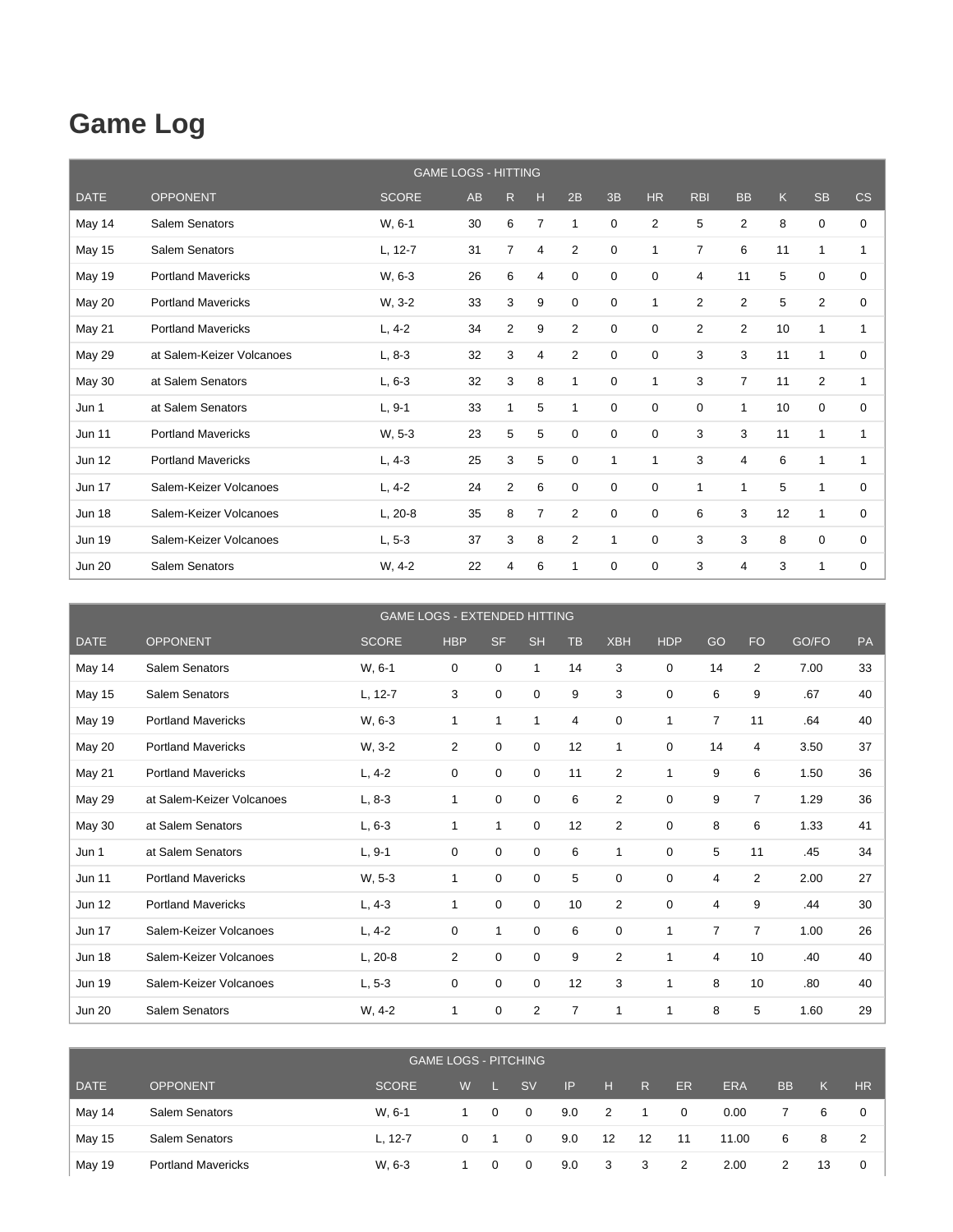| <b>May 20</b> | <b>Portland Mavericks</b> | W, 3-2    | $\mathbf{1}$ | 0 | 1        | 9.0 | 5  | $\overline{2}$ | 0              | 0.00  | 3              | 10 | 0           |
|---------------|---------------------------|-----------|--------------|---|----------|-----|----|----------------|----------------|-------|----------------|----|-------------|
| May 21        | <b>Portland Mavericks</b> | $L, 4-2$  | 0            |   | 0        | 9.0 | 13 | 4              | 4              | 4.00  | 3              | 7  | 0           |
| <b>May 29</b> | at Salem-Keizer Volcanoes | $L, 8-3$  | 0            |   | 0        | 8.0 | 9  | 8              | $\overline{2}$ | 2.25  | 6              | 12 | 0           |
| May 30        | at Salem Senators         | $L, 6-3$  | 0            |   | 0        | 8.0 | 10 | 6              | 5              | 5.63  | 3              | 6  | 1           |
| Jun 1         | at Salem Senators         | $L, 9-1$  | 0            |   | 0        | 8.0 | 13 | 9              | 9              | 10.13 | 4              | 6  | $\mathbf 0$ |
| <b>Jun 11</b> | <b>Portland Mavericks</b> | W. 5-3    | 1            | 0 | 1        | 7.0 | 5  | 3              | $\overline{2}$ | 2.57  | $\overline{4}$ | 14 | 0           |
| <b>Jun 12</b> | <b>Portland Mavericks</b> | $L, 4-3$  | 0            |   | 0        | 7.0 | 9  | $\overline{4}$ | 4              | 5.14  | $\overline{2}$ | 6  | 0           |
| <b>Jun 17</b> | Salem-Keizer Volcanoes    | $L, 4-2$  | $\mathbf 0$  |   | $\Omega$ | 7.0 | 8  | 4              | 4              | 5.14  | $\overline{4}$ | 9  | 1           |
| <b>Jun 18</b> | Salem-Keizer Volcanoes    | $L, 20-8$ | $\mathbf 0$  |   | $\Omega$ | 9.0 | 16 | 20             | 17             | 17.00 | 6              | 11 | 2           |
| <b>Jun 19</b> | Salem-Keizer Volcanoes    | $L, 5-3$  | 0            |   | 0        | 9.0 | 9  | 5              | 4              | 4.00  | 2              | 7  | 1           |
| <b>Jun 20</b> | Salem Senators            | W. 4-2    | $\mathbf{1}$ | 0 | 1        | 7.0 | 8  | $\overline{2}$ | $\overline{2}$ | 2.57  | $\overline{2}$ | 7  | 0           |

|               |                           |              | <b>GAME LOGS - FIELDING</b> |    |                |                |             |              |                |                |                          |             |          |
|---------------|---------------------------|--------------|-----------------------------|----|----------------|----------------|-------------|--------------|----------------|----------------|--------------------------|-------------|----------|
| <b>DATE</b>   | <b>OPPONENT</b>           | <b>SCORE</b> | <b>TC</b>                   | PO | $\overline{A}$ | E              | <b>FPCT</b> | <b>DP</b>    | <b>SBA</b>     | <b>RCS</b>     | RCS%                     | <b>PB</b>   | CI       |
| May 14        | Salem Senators            | W, 6-1       | 42                          | 27 | 15             | 0              | 1.000       | 0            | 0              | 0              | $\overline{a}$           | 1           | 0        |
| <b>May 15</b> | Salem Senators            | L, 12-7      | 41                          | 27 | 13             | $\mathbf{1}$   | .976        | 1            | $\mathbf 0$    | 1              | 1.000                    | 0           | 0        |
| <b>May 19</b> | <b>Portland Mavericks</b> | W. 6-3       | 36                          | 27 | 8              | 1              | .972        | 0            | 3              | 1              | .250                     | 0           | 0        |
| May 20        | <b>Portland Mavericks</b> | W, 3-2       | 36                          | 27 | 7              | $\overline{2}$ | .944        | 0            | 1              | 0              | .000                     | 0           | 0        |
| <b>May 21</b> | <b>Portland Mavericks</b> | $L, 4-2$     | 45                          | 27 | 17             | $\mathbf{1}$   | .978        | 2            | 3              | 0              | .000                     | 0           | $\Omega$ |
| <b>May 29</b> | at Salem-Keizer Volcanoes | $L, 8-3$     | 32                          | 24 | 6              | $\overline{2}$ | .938        | $\mathbf{1}$ | $\mathbf 0$    | 0              | $\blacksquare$           | 0           | $\Omega$ |
| May 30        | at Salem Senators         | $L, 6-3$     | 36                          | 24 | 10             | $\overline{2}$ | .944        | $\mathbf 0$  | $\overline{2}$ | $\overline{2}$ | .500                     | 0           | 0        |
| Jun 1         | at Salem Senators         | $L, 9-1$     | 32                          | 24 | 8              | 0              | 1.000       | 0            | 0              | $\mathbf 0$    | $\overline{\phantom{a}}$ | 0           | $\Omega$ |
| <b>Jun 11</b> | <b>Portland Mavericks</b> | W, 5-3       | 25                          | 21 | 3              | $\mathbf{1}$   | .960        | $\mathbf 0$  | 1              | 1              | .500                     | 0           | $\Omega$ |
| <b>Jun 12</b> | <b>Portland Mavericks</b> | $L, 4-3$     | 28                          | 21 | $\overline{7}$ | 0              | 1.000       | $\mathbf{1}$ | 1              | 0              | .000                     | 0           | 0        |
| <b>Jun 17</b> | Salem-Keizer Volcanoes    | $L, 4-2$     | 31                          | 21 | 9              | 1              | .968        | 0            | 0              | 1              | 1.000                    | 0           | 0        |
| <b>Jun 18</b> | Salem-Keizer Volcanoes    | $L, 20-8$    | 37                          | 27 | 6              | $\overline{4}$ | .892        | $\mathbf 0$  | $\overline{2}$ | $\mathbf 0$    | .000                     | $\mathbf 0$ | $\Omega$ |
| <b>Jun 19</b> | Salem-Keizer Volcanoes    | $L, 5-3$     | 37                          | 27 | $\overline{7}$ | 3              | .919        | 0            | 0              | 0              | $\overline{\phantom{a}}$ | 0           | 0        |
| <b>Jun 20</b> | Salem Senators            | W, 4-2       | 29                          | 21 | 7              | 1              | .966        | 1            | $\mathbf 0$    | $\mathbf 0$    | $\overline{\phantom{a}}$ | 0           | 0        |

# **Split Stats**

|            |           |     |                |    |    |             |              | <b>SPLIT STATS - HITTING</b> |                          |                          |           |                          |                          |                          |                          |
|------------|-----------|-----|----------------|----|----|-------------|--------------|------------------------------|--------------------------|--------------------------|-----------|--------------------------|--------------------------|--------------------------|--------------------------|
|            | <b>GP</b> | AB  | R              | H. | 2B | 3B          | <b>HR</b>    | <b>RBI</b>                   | <b>BB</b>                | $\mathsf{K}$             | <b>SB</b> | CS                       | <b>AVG</b>               | OBP                      | <b>SLG</b>               |
| Total      | 14        | 417 | 56             | 87 | 14 | 2           | 6            | 45                           | 52                       | 116                      | 12        | 5                        | .209                     | .313                     | .295                     |
| Conference | ۰         | -   | -              |    |    |             |              | $\overline{\phantom{a}}$     | $\blacksquare$           | $\overline{\phantom{a}}$ |           | $\overline{\phantom{a}}$ | $\blacksquare$           | $\overline{\phantom{a}}$ | $\overline{\phantom{a}}$ |
| Exhibition | ۰         | -   | -              |    |    |             | -            | $\overline{\phantom{a}}$     | $\blacksquare$           | $\overline{\phantom{a}}$ | ٠         |                          | $\overline{\phantom{0}}$ | ٠                        | $\overline{\phantom{a}}$ |
|            |           |     |                |    |    |             |              |                              |                          |                          |           |                          |                          |                          |                          |
| Home       | 11        | 320 | 49             | 70 | 10 | 2           | 5            | 39                           | 41                       | 84                       | 9         | $\overline{4}$           | .219                     | .326                     | .309                     |
| Away       | 3         | 97  | $\overline{7}$ | 17 | 4  | $\mathbf 0$ | $\mathbf{1}$ | 6                            | 11                       | 32                       | 3         | $\mathbf{1}$             | .175                     | .270                     | .247                     |
| Neutral    | ۰         |     |                |    |    |             |              |                              | $\overline{\phantom{a}}$ | $\overline{\phantom{a}}$ |           |                          |                          | ٠                        | $\overline{\phantom{a}}$ |
|            |           |     |                |    |    |             |              |                              |                          |                          |           |                          |                          |                          |                          |
| Wins       | 5         | 134 | 24             | 31 | 2  | $\mathbf 0$ | 3            | 17                           | 22                       | 32                       | 4         | $\mathbf{1}$             | .231                     | .358                     | .313                     |
|            |           |     |                |    |    |             |              |                              |                          |                          |           |                          |                          |                          |                          |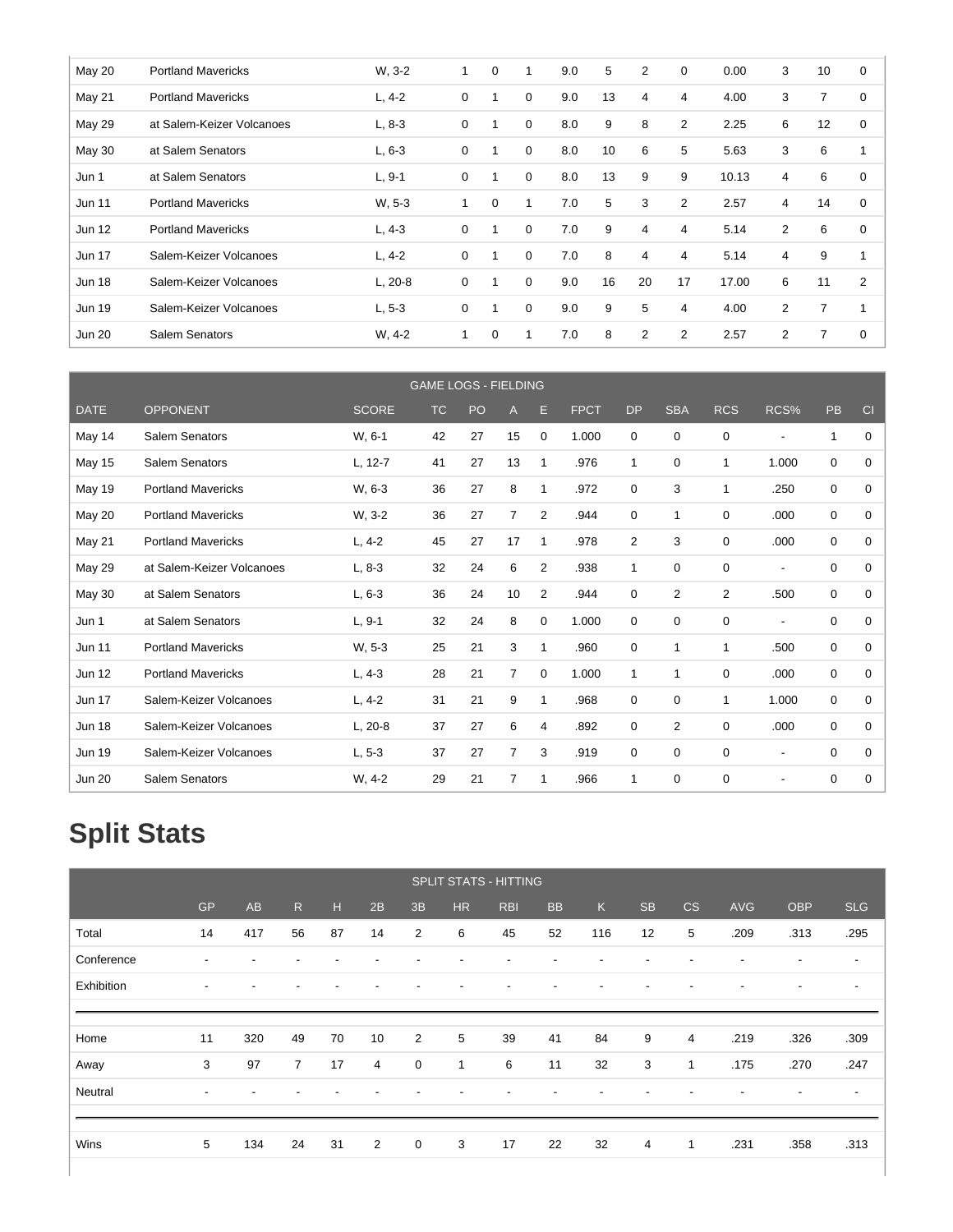| Losses | 9 | 283 | 32 | 56        | 12          | $\overline{2}$ | $\overline{\mathbf{3}}$ | 28 | 30 | 84     | 8 | $\overline{4}$          | .198 | .291 | .286 |
|--------|---|-----|----|-----------|-------------|----------------|-------------------------|----|----|--------|---|-------------------------|------|------|------|
|        |   |     |    |           |             |                |                         |    |    |        |   |                         |      |      |      |
| May    |   | 218 |    | 30  45  8 |             | $\overline{0}$ | 5 26                    |    | 33 | 61 7   |   | $\overline{\mathbf{3}}$ | .206 | .330 | .312 |
| June   |   | 199 |    |           | 26 42 6 2 1 |                |                         | 19 | 19 | 55 — 1 | 5 | $\overline{\mathbf{2}}$ | .211 | .295 | .276 |

|            | SPLIT STATS - EXTENDED HITTING |                          |                          |                          |             |             |                          |                          |                          |                          |             |
|------------|--------------------------------|--------------------------|--------------------------|--------------------------|-------------|-------------|--------------------------|--------------------------|--------------------------|--------------------------|-------------|
|            | <b>GP</b>                      | <b>HBP</b>               | <b>SF</b>                | <b>SH</b>                | <b>TB</b>   | <b>XBH</b>  | <b>HDP</b>               | GO                       | <b>FO</b>                | GO/FO                    | PA          |
| Total      | 14                             | 13                       | 3                        | 4                        | 123         | 22          | 6                        | 107                      | 99                       | 1.08                     | 489         |
| Conference | $\blacksquare$                 | $\overline{\phantom{a}}$ | $\blacksquare$           | $\overline{\phantom{a}}$ | $\mathbf 0$ | $\mathbf 0$ | $\overline{\phantom{a}}$ | $\overline{\phantom{a}}$ | $\overline{\phantom{a}}$ | $\overline{\phantom{a}}$ | 0           |
| Exhibition | $\sim$                         | $\overline{\phantom{a}}$ | $\overline{\phantom{a}}$ | $\overline{\phantom{a}}$ | $\mathbf 0$ | $\mathbf 0$ | $\overline{\phantom{a}}$ | $\overline{\phantom{a}}$ | $\overline{\phantom{a}}$ | $\overline{\phantom{a}}$ | $\mathsf 0$ |
|            |                                |                          |                          |                          |             |             |                          |                          |                          |                          |             |
| Home       | 11                             | 11                       | $\overline{2}$           | 4                        | 99          | 17          | 6                        | 85                       | 75                       | 1.13                     | 378         |
| Away       | 3                              | $\overline{2}$           | $\mathbf{1}$             | $\pmb{0}$                | 24          | 5           | $\pmb{0}$                | 22                       | 24                       | .92                      | 111         |
| Neutral    | $\sim$                         | $\blacksquare$           | $\overline{\phantom{a}}$ | $\overline{\phantom{a}}$ | $\mathbf 0$ | $\mathbf 0$ | $\overline{\phantom{a}}$ | $\blacksquare$           | $\blacksquare$           | $\overline{\phantom{a}}$ | $\mathbf 0$ |
|            |                                |                          |                          |                          |             |             |                          |                          |                          |                          |             |
| Wins       | 5                              | 5                        | $\mathbf{1}$             | 4                        | 42          | 5           | 2                        | 47                       | 24                       | 1.96                     | 166         |
| Losses     | 9                              | 8                        | $\overline{2}$           | 0                        | 81          | 17          | $\overline{4}$           | 60                       | 75                       | .80                      | 323         |
|            |                                |                          |                          |                          |             |             |                          |                          |                          |                          |             |
| May        | $\overline{7}$                 | 8                        | $\overline{2}$           | $\overline{c}$           | 68          | 13          | $\overline{2}$           | 67                       | 45                       | 1.49                     | 263         |
| June       | $\overline{7}$                 | 5                        | $\mathbf{1}$             | $\overline{c}$           | 55          | 9           | 4                        | 40                       | 54                       | .74                      | 226         |

|            | SPLIT STATS - PITCHING   |         |                          |                          |                          |                          |                          |       |                          |      |
|------------|--------------------------|---------|--------------------------|--------------------------|--------------------------|--------------------------|--------------------------|-------|--------------------------|------|
|            | <b>GP</b>                | IP      | H                        | R                        | ER.                      | ${\sf BB}$               | $\mathsf{K}$             | K/9   | $\sf HR$                 | ERA  |
| Total      | 14                       | 115.0   | 122                      | 83                       | 66                       | 54                       | 122                      | 9.55  | $\overline{7}$           | 5.17 |
| Conference | $\overline{\phantom{a}}$ | $0.0\,$ | $\overline{\phantom{a}}$ | $\overline{\phantom{a}}$ | $\overline{\phantom{a}}$ | $\overline{\phantom{a}}$ | $\overline{\phantom{a}}$ | .00   | $\overline{\phantom{a}}$ | 0.00 |
| Exhibition | $\overline{\phantom{a}}$ | 0.0     | $\overline{\phantom{a}}$ | $\overline{\phantom{a}}$ | $\overline{\phantom{a}}$ | $\overline{\phantom{a}}$ | $\overline{\phantom{a}}$ | .00   | $\overline{\phantom{a}}$ | 0.00 |
|            |                          |         |                          |                          |                          |                          |                          |       |                          |      |
| Home       | 11                       | 91.0    | 90                       | 60                       | 50                       | 41                       | 98                       | 9.69  | 6                        | 4.95 |
| Away       | 3                        | 24.0    | 32                       | 23                       | 16                       | 13                       | 24                       | 9.00  | $\mathbf{1}$             | 6.00 |
| Neutral    | $\overline{\phantom{a}}$ | 0.0     | $\blacksquare$           | $\overline{\phantom{a}}$ | $\overline{\phantom{a}}$ |                          | $\blacksquare$           | .00.  | $\overline{\phantom{a}}$ | 0.00 |
|            |                          |         |                          |                          |                          |                          |                          |       |                          |      |
| Wins       | 5                        | 41.0    | 23                       | 11                       | 6                        | 18                       | 50                       | 10.98 | $\mathbf 0$              | 1.32 |
| Losses     | 9                        | 74.0    | 99                       | 72                       | 60                       | 36                       | 72                       | 8.76  | $\overline{7}$           | 7.30 |
|            |                          |         |                          |                          |                          |                          |                          |       |                          |      |
| May        | $\overline{7}$           | 61.0    | 54                       | 36                       | 24                       | 30                       | 62                       | 9.15  | 3                        | 3.54 |
| June       | $\overline{7}$           | 54.0    | 68                       | 47                       | 42                       | 24                       | 60                       | 10.00 | $\overline{4}$           | 7.00 |

| <b>SPLIT STATS - FIELDING</b> |           |     |                          |                          |                          |                          |                          |                          |                          |                          |                          |    |
|-------------------------------|-----------|-----|--------------------------|--------------------------|--------------------------|--------------------------|--------------------------|--------------------------|--------------------------|--------------------------|--------------------------|----|
|                               | <b>GP</b> | TC  | PO <sub>1</sub>          | A.                       | E.                       | <b>FPCT</b>              | <b>DP</b>                | <b>SBA</b>               | <b>RCS</b>               | RCS%                     | <b>PB</b>                | CI |
| Total                         | 14        | 487 | 345                      | 123                      | 19                       | .961                     | 6                        | 13                       | -6                       | .316                     |                          |    |
| Conference                    |           | 0   | $\overline{\phantom{a}}$ | $\overline{\phantom{0}}$ | $\overline{\phantom{0}}$ | $\overline{\phantom{0}}$ | $\overline{\phantom{a}}$ | $\overline{\phantom{a}}$ | $\overline{\phantom{a}}$ | $\overline{\phantom{0}}$ | $\overline{\phantom{0}}$ |    |
| Exhibition                    |           | 0   | $\overline{\phantom{0}}$ | $\overline{\phantom{0}}$ | $\overline{\phantom{0}}$ | $\overline{\phantom{0}}$ | $\overline{\phantom{a}}$ | $\overline{\phantom{0}}$ | $\overline{\phantom{0}}$ | $\overline{\phantom{0}}$ | $\overline{\phantom{0}}$ |    |
|                               |           |     |                          |                          |                          |                          |                          |                          |                          |                          |                          |    |